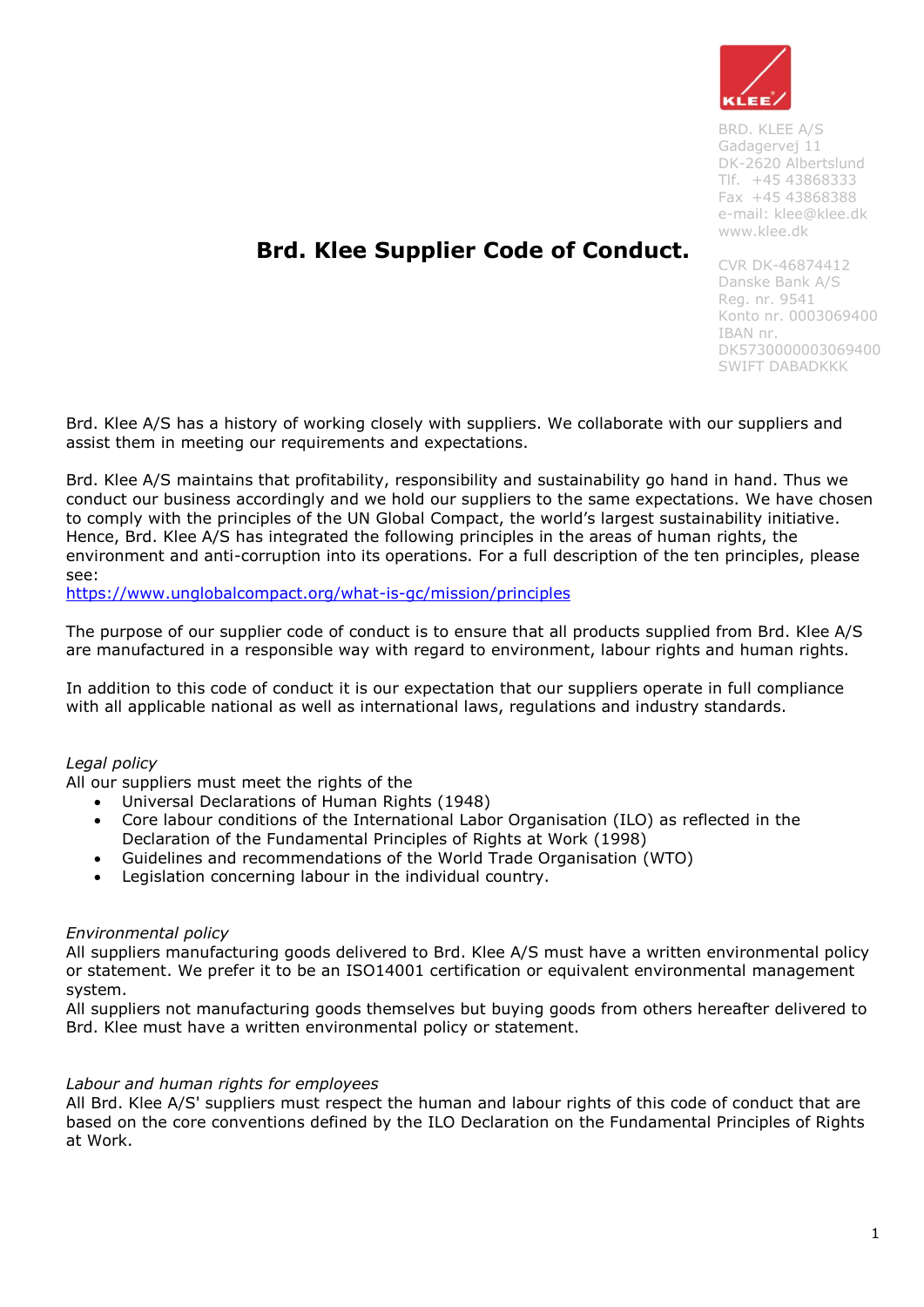

BRD. KLEE A/S Gadagervej 11 DK-2620 Albertslund Tlf. +45 43868333 Fax +45 43868388 e-mail: [klee@klee.dk](mailto:klee@klee.dk) [www.klee.dk](http://www.klee.dk/)

CVR DK-46874412 Danske Bank A/S Reg. nr. 9541 Konto nr. 0003069400 IBAN nr. DK5730000003069400 SWIFT DABADKKK

## **Health and safety of employees:**

- All suppliers to Brd. Klee A/S must provide a safe and healthy working environment for all employees (permanent as well as casual labourers). The supplier will ensure that training and protective equipment are provided to employees, and actions are taken to avoid accidents.
- Sanitary equipment, canteens and housing provided to employees shall be built and maintained in accordance with applicable legal requirements. As a minimum, the company must provide employees with clean drinking water, clean toilets in adequate numbers, adequate ventilation, emergency exits, proper lighting and access to medical care.
- All suppliers must set up an occupational health & safety management system according to OHSAS 18001 or equivalent.

## **Freedom of Association**

- Employees must have freedom of association and the right to collective bargaining consistent with applicable laws.
- Employees must be treated within the applicable national or local laws regarding employment.

#### **Regulation of working hours**

- Working hours are mutually agreed between the company and the employees in accordance with applicable national legal requirements on working hours including overtime. Legal requirements regarding work benefits must be complied with. Employees are allowed at least one day off every seven days and overtime must be voluntary.
- Working hours should not exceed 60 hours within a week including overtime.

#### **Regulation of salaries**

 At a minimum, salaries should be in accordance with national legal requirements and meet employees' basic living needs. Compensation for overtime hours shall exceed the rate for normal working hours.

#### **Prohibition of child labour**

- Suppliers must ensure that no persons at an age younger than 15 years are employed or are younger than the age of completing compulsory education.
- Where national law permits, workers of 12 to 15 years of age may undertake light work a few hours a day provided it is not likely to be harmful to their physical or mental health and development, nor to prejudice their attendance at school.

#### **Prohibition of forced labour**

 The supplier does not use forced, bonded or compulsory labour and ensures that employees are employed voluntarily and of their own free will.

#### **Prohibition of discrimination**

 Suppliers must promote equal opportunities for and treatment of its employees irrespective of skin colour, race, nationality, social background, disabilities, sexual orientation, political conviction, gender, religion or age